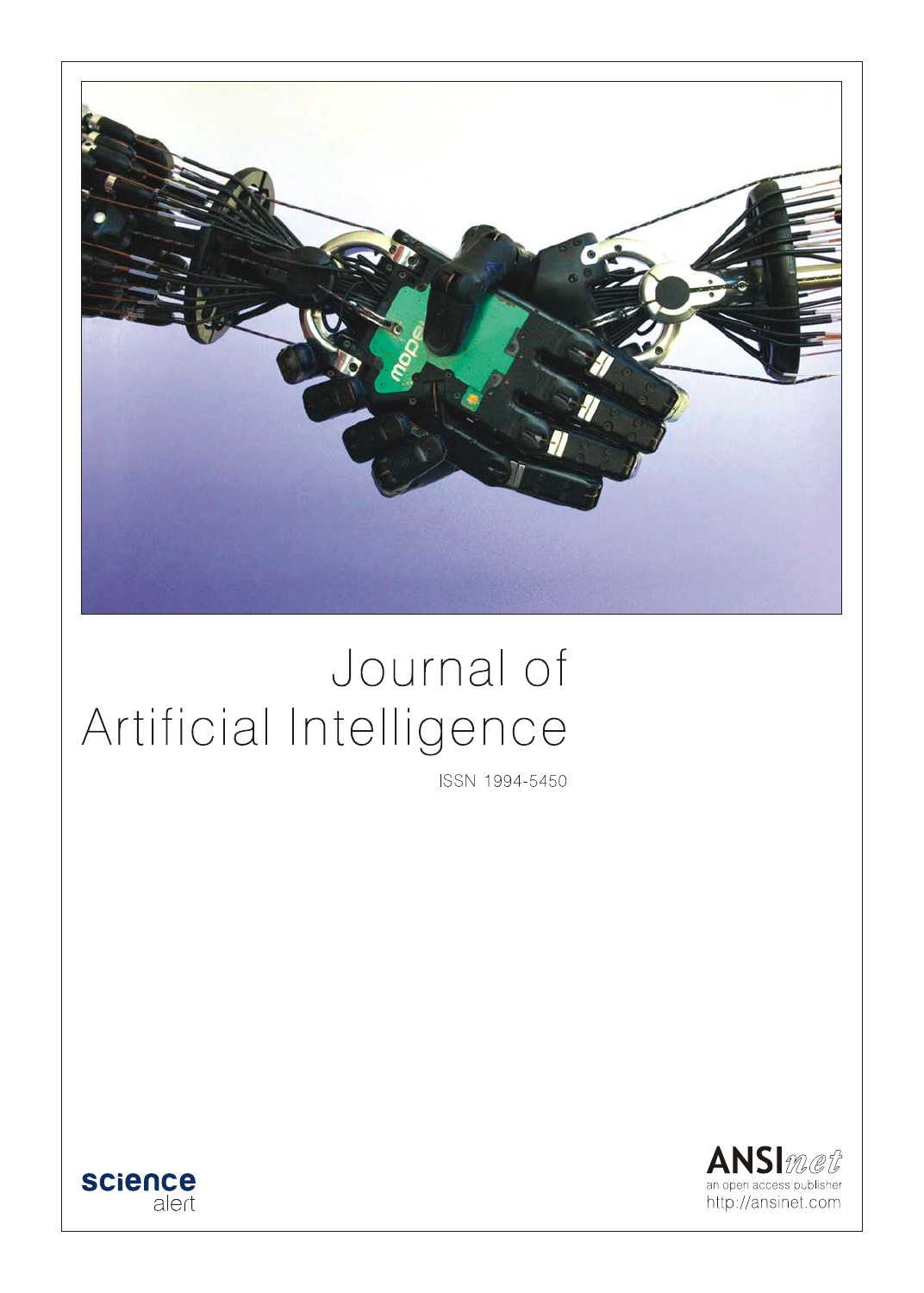Journal of Artificial Intelligence 7(3): 123-135, 2014 ISSN 1994-5450 / DOI: 10.3923/jai.2014.123.135 © 2014 Asian Network for Scientific Information

# **Image Encryption: An Information Security Perceptive**

# <sup>1</sup>Narasimhan Aarthie and <sup>2</sup>Rengarajan Amirtharajan

<sup>1</sup>School of Computing, SASTRA University, Thanjavur, Tamil Nadu, India <sup>2</sup>School of Electrical and Electronics Engineering, SASTRA University, Thanjavur, Tamil Nadu, India

Corresponding Author: Rengarajan Amirtharajan, School of Electrical and Electronics Engineering, SASTRA University, Thanjavur, Tamil Nadu, India

## **ABSTRACT**

Information security purported, yet another retrospected technique for secret sharing, highlighted by image encryption. Encryption of images is proven a successful method to communicate confidential information for which countless procedures are unearthed. Still, it continues attracting researchers as usage of images in every means of digital communication has phenomenally increased. Cryptography embraces various encryption methods and offers four chief modes where each one has found its place in many journals. This study takes cryptographic Cipher Block Chaining (CBC) mode as the fundamental footing which is manipulated in a unique fashion to achieve the goal. This script is coalescing of both Steganography and Cryptography thus ensuring enhanced security. Tentative results testify the routine and thus making it more upright of previously existing image encryption techniques.

**Key words:** Data security, CBC, Cryptography, image encryption

# **INTRODUCTION**

Information security is the most common word uttered by any man any device or any peripheral since past two centuries. Protection from malicious sources has become a part of the invention or the discovery cycle. Myriad methods of protection are used ranging from a simple authentication password to most complex Cryptography (Amirtharajan and Rayappan, 2013) or Steganography algorithms (Amirtharajan et al., 2013a-j; Cheddad et al., 2010; Janakiraman et al., 2014a, b; Luo et al., 2011; Praveenkumar et al., 2014a-m, 2012a, b; Rajagopalan et al., 2014a-e; Ramalingam et al., 2014a, b; Thanikaiselvan et al., 2012a-c, 2013a, b, 2014; Thenmozhi et al., 2012; Zhao and Luo, 2012) for hiding the extreme sensitive data. The other useful information security (Amirtharajan and Rayappan, 2012a, b, 2013) scheme for proving the ownership is through watermarking (Amirtharajan et al., 2012).

One such exclusive method for the data security and protection is the image encryption (Akhshani et al., 2012; Amin et al., 2010; Diaconu and Loukhaoukha, 2013). The definition is quite simple from the terms, encryption meaning the data or bits of any particular source are changed in a definite pattern which is known to only sender and receiver. This is generally done with normal bits of any passwords or Secure SSL encryption systems. But the concept of introducing the similar encryption algorithm on an image creates a revolution in the field secret message transfer through images.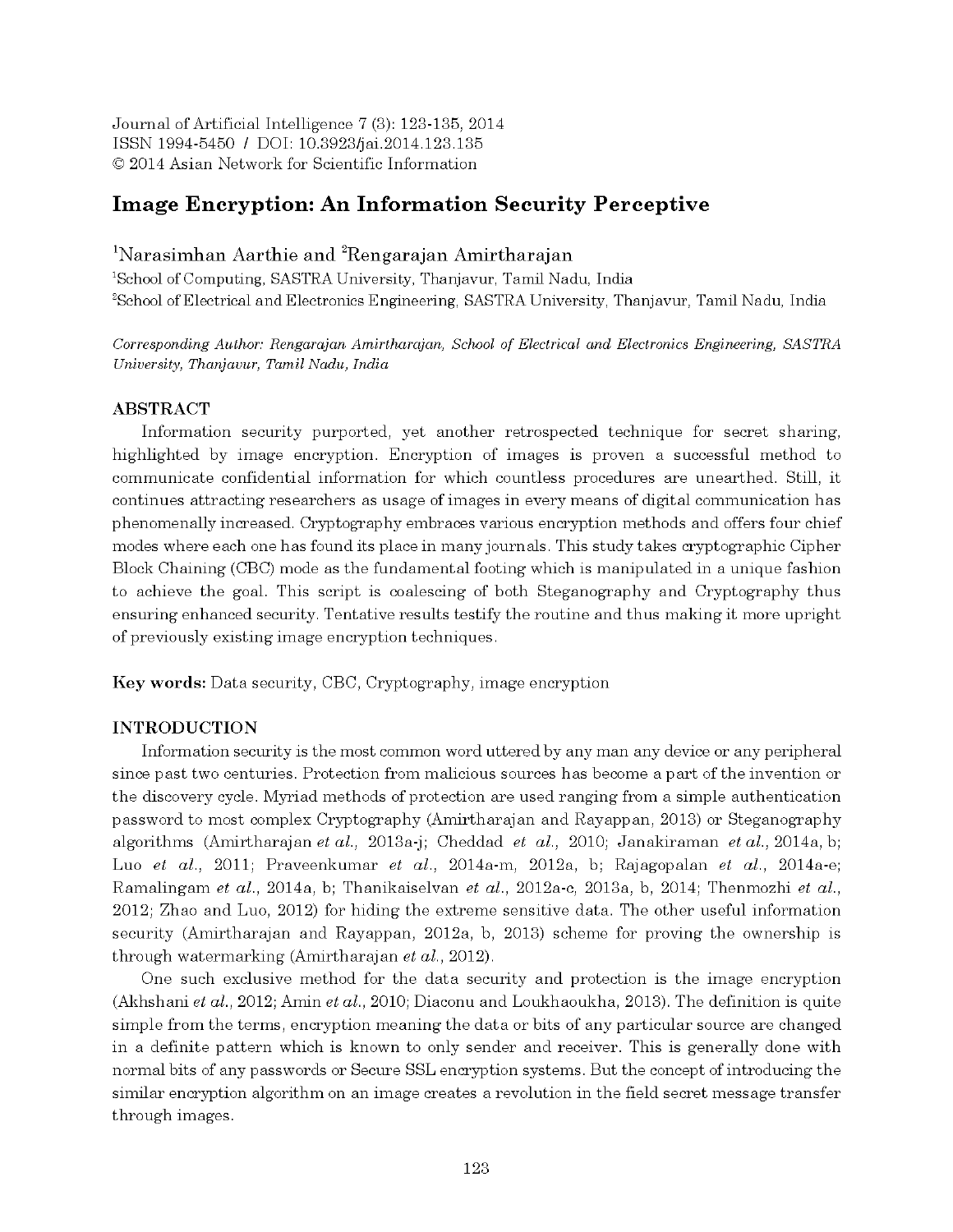

Fig. 1: Block diagram for proposed method

Image encryption works on the innovative idea of taking the consecutive or random pixel bits of an image and collectively worked and modified with logic, thereby leading to a complete set of new of pixel, which is typical from the original bits (Huang and Zhang, 2013; Luo et al., 2011; Wang et al., 2011; Xu et al., 2012; Yang et al., 2010a, b; Ye, 2010). Hence, giving rise to a new mode of information transfer. A further complication can be added to the malignant attacker, by incorporating the CBC (Cipher Block Chaining) method by which the plain text is monumentally embedded in the encrypted image, thereby making the data transfer very secure. A further addition of a key in the process makes the image tight/closed from any external agency.

The CBC (Cipher Block Chaining) works with the least complication of considering an N bit block of plain text and another M bit block of initialization vector and the bits of the N and M is "EXOR" ed. Thus, the EXORed bit represent a binary bit value resembling none like the original message. Hence a block of data, say  $M \times N$  is obtained. Further, a secret key is added/embedded to the newly created plain text and initialization vector combination by using the Block Cipher Encryption. This would result in an encrypted cipher text or image as applicable.

This newly formed cipher text will act as the initialization vector for the next plain text block and then the cycle continues to produces a new piece of cipher text. Thereby, the image is completely covered in this process by three means, firstly RASTER SCAN wherein, the bits are horizontally taken and the scanning is done in the same fashion till the last line and hence the last pixel of the image. Secondly, using the VERTICAL SCAN method, wherein the columns are effectively taken and the pixel data are converted to cipher text. Finally, the random method, wherein the position is instantly determined and then cipher text is produced for that block of pixel that were considered.

The other two information security paradigms Steganography and watermarking are briefly explained in Amirtharajan and Rayappan (2013). The classification in image Steganography is available in Amirtharajan et al. (2012), Amirtharajan and Rayappan (2013) and Cheddad et al. (2010). Even though, this study address only in image encryption. If the encrypted confidential information (i.e., image) embedded in image Steganography, then it would heighten the security level manifold. For image Steganography, several authors suggested spatial domain as a good choice for high payload, if imperceptibility and robustness alone is of user's choice, then transform domain image Steganography would be the best candidate.

In this study, block diagram for proposed method is presented in Fig. 1 and the corresponding flowchart is given in Fig. 2.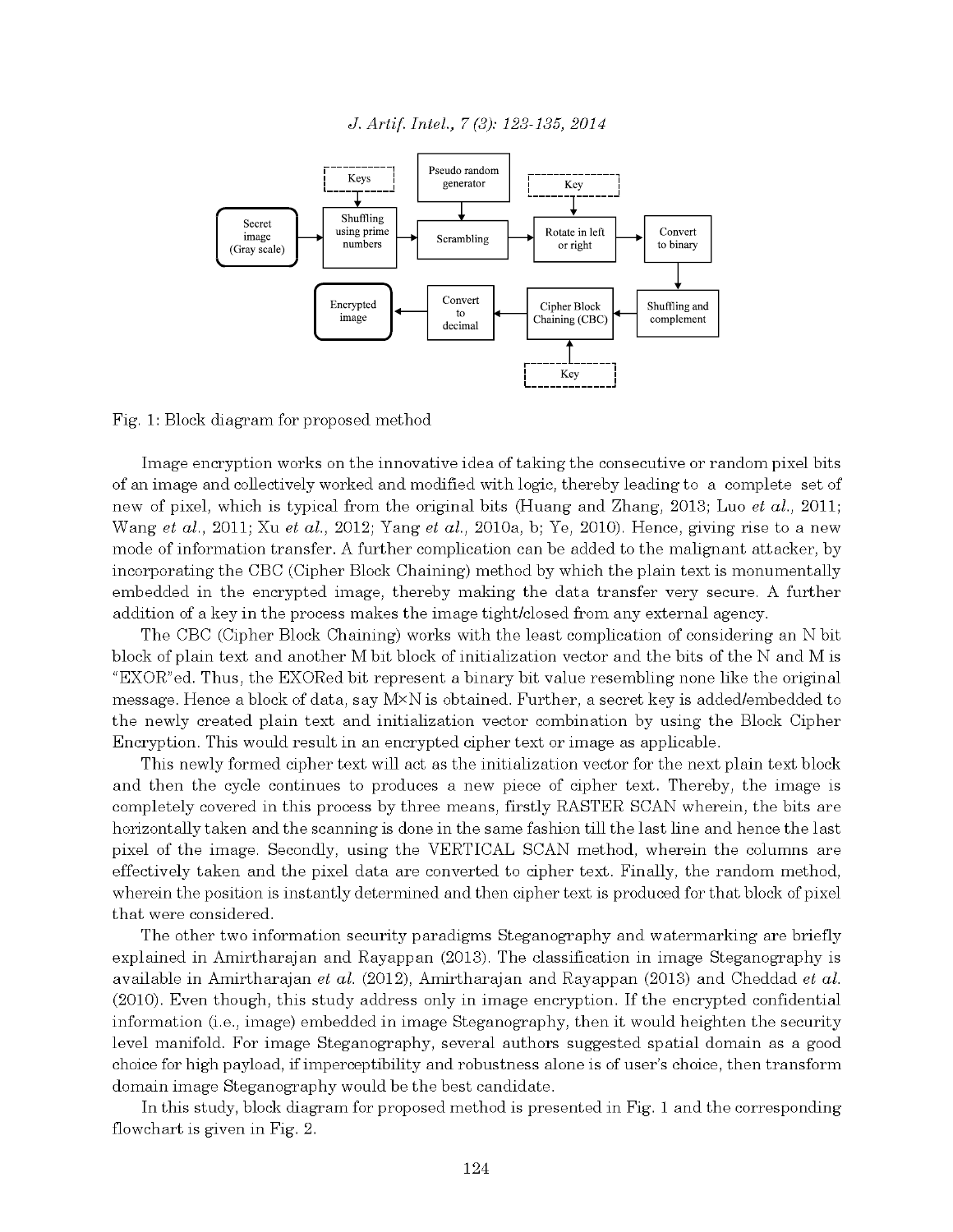

Fig. 2: Flowchart for proposed method

# METERIALS AND METHODS

In this method, a new way of image encryption is presented. First, the secret gray image is scrambled using the run of prime numbers and pseudorandom generator, this increases the complexity of the algorithm. To make it more difficult to retrieve, CBC is introduced. To increase the security, intensity values are complemented. This provides better robustness in this system.

**Encryption:** Encryption is governed by:

$$
Ci = Ek (Pi \otimes Ci-1)
$$

 $CO = IV$  (initialization vector)

where, Ek is encryption key, Pi is plain text, Ci-1 is cipher text of the previous block of pixels and C<sub>1</sub> is current cipher text.

Decryption works in the similar with a few modifications, wherein the cipher text is sent to the block cipher decryption for whose key is also an input. So, the key is used to decrypt the block of the data and then the data block is worked again with initialization vector and the plain text is de-embedding rather retrieved out of the cipher text.

Decryption: Decryption is governed by:

 $Pi = Dk (CieCi-1)$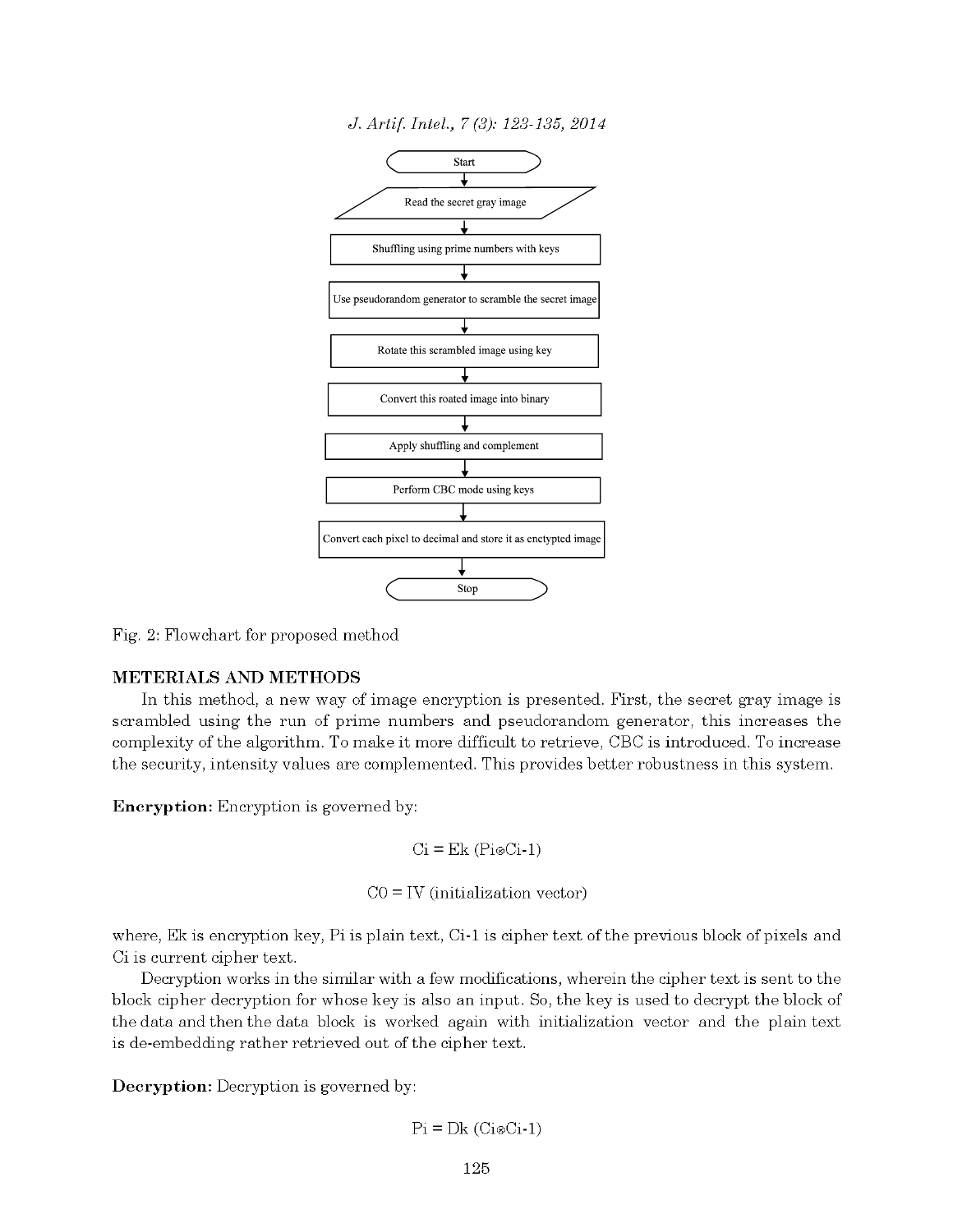#### $CO = IV$

where, Pi is plain text, Dk is decryption key, Ci is current cipher text and Ci-1 is previous cipher text.

# Encryption algorithm:

- Read the secret image (gray image) with size  $256 \times 256$
- Create the sequence of prime numbers, based on this, shuffle the image  $\bullet$
- Again scramble the image with the help of pseudorandom generator  $\bullet$
- Shift the resultant image right or left key times, then convert it into binary  $\bullet$
- Perform bitwise complement in each pixel, prior to that shuffle each bit in every pixel
- Apply Cipher Block Chaining mode here, then change it into decimal again
- Once all the steps are performed, name the image as encrypted image

## Decryption algorithm:

- Get the encrypted image, shift it in the reverse direction of encryption process
- Apply Cipher Block Chaining mode with their private and public keys and change every pixel into binary
- Take bitwise complement of every pixel and shuffle it as in transmitting process
- Descramble the image using pseudorandom generator and prime numbers  $\bullet$
- Finally, original image is recovered

# **RESULTS AND DISCUSSION**

For analysis, Mahatma Gandhi, Baboon, Lena and Kovil images are taken which are of dimension  $256 \times 256$ . The code is simulated in MATLAB 7.10. They are shown in Fig. 3-6. Apart from secret images, their two shuffled versions and the resultant encrypted images are also shown. First one is a scrambled version as per the code. Second one is the image as per the key defined by the user for shuffling the image. Histograms are also given for all the images for better understanding.

As far as randomness is considered, no third party can relate the resultant with the original. There is not even a single thing that relates the two images. Moreover, as the secret image gets scrambled twice, cryptanalysis becomes possible only if the invader knows about the tactics followed. Thus, the resultant output does not give a clue about the original components of the image or its pattern.

Histograms can also come under investigation in image encryption. It is vivid that for the original and two scrambled images, histograms follow a pattern; for encrypted version the case is flat. So, the algorithm is prone to examination based on frequencies. In order to prevent attacks, the need for distinct histograms is crucial. The pattern is spiky and has notable ups and downs in the first three, whereas in output, distinguishing cannot be done since it has no absolute variations.

Pixel correlation is most important of all the criteria since even a small clue can definitely be of great help in decrypting. It indicates the performance of the algorithm; in this study, all the three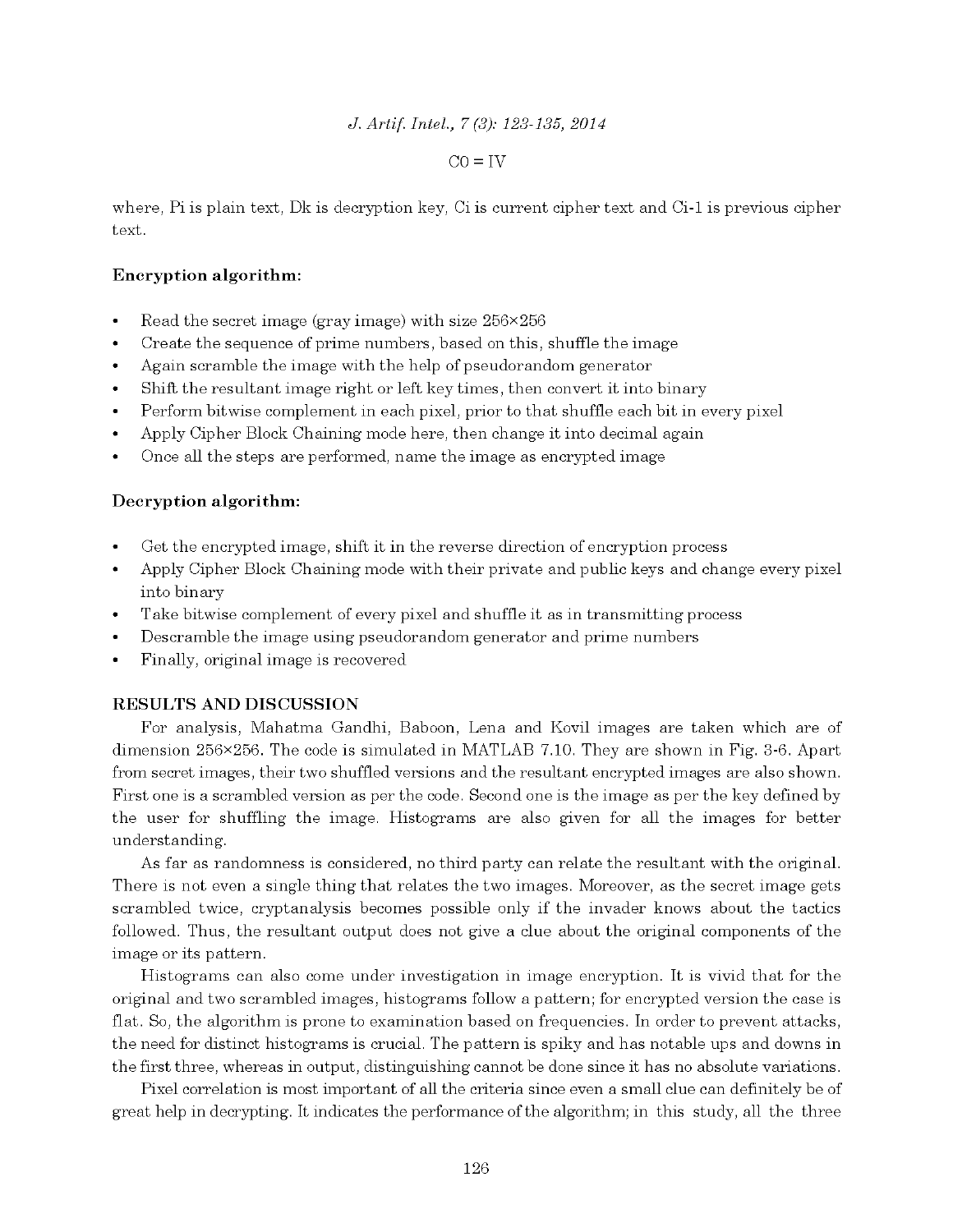

Fig. 3(a-h): (a, e) Secret image Lena and it's histogram, (b, f) First shuffled image and it's histogram, (c, g) Second shuffled image and it's histogram and (d, h) Encrypted image and it's histogram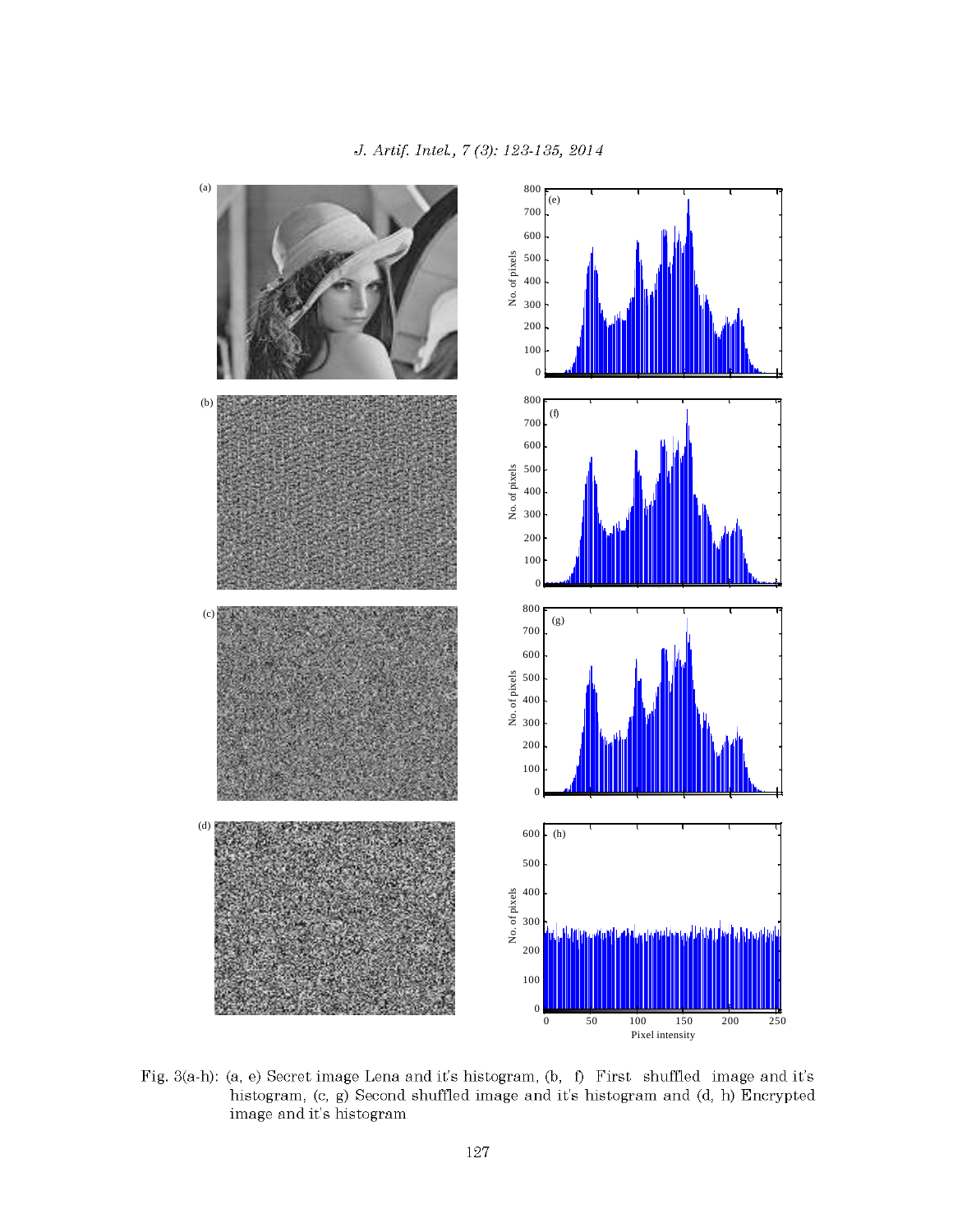

Fig. 4(a-h): (a, e) Secret image Baboon and it's histogram, (b, f) First shuffled image and it's histogram, (c, g) Second shuffled image and it's histogram and (d, h) Encrypted image and it's histogram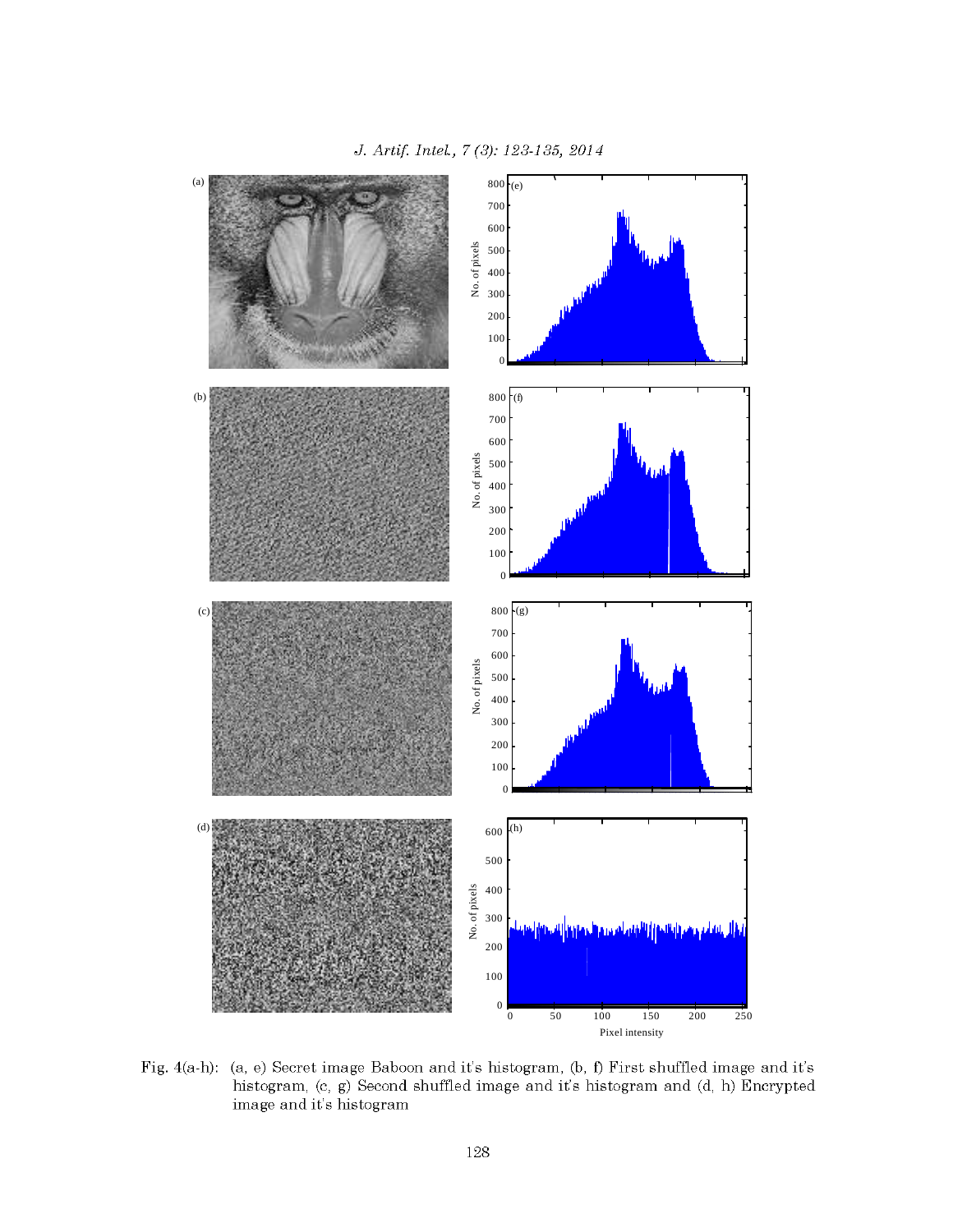

Fig. 5(a-h): (a) Secret image Gandhi and it's histogram, (b, f) First shuffled image and it's histogram, (c, g) Second shuffled image and it's histogram and (d, h) Encrypted image and it's histogram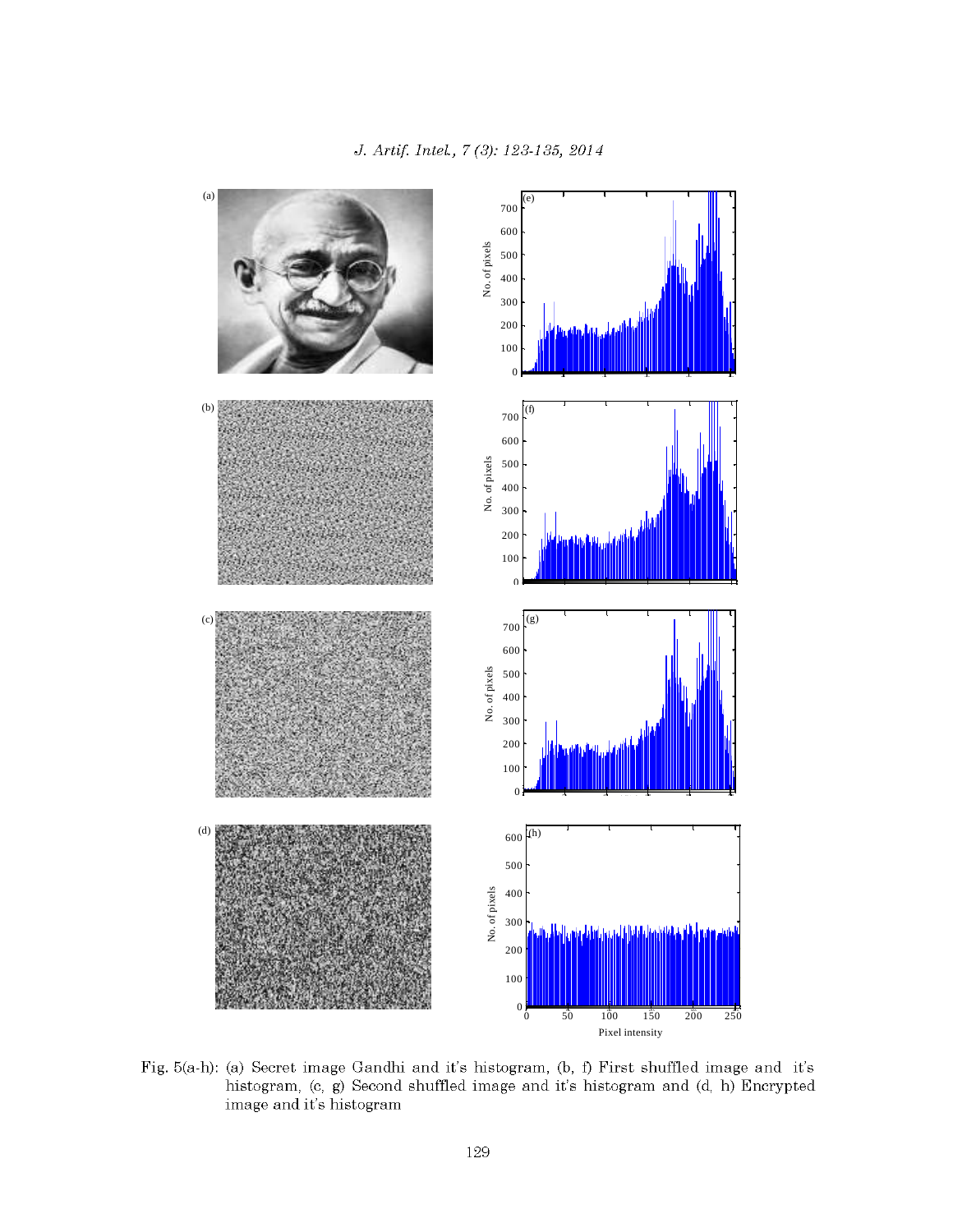

Fig. 6(a-h): (a) Secret image Kovil and it histogram, (b, f) First shuffled image and it's histogram, (c, g) Second shuffled image and it's histograms and (d, h) Encrypted image and it's histogram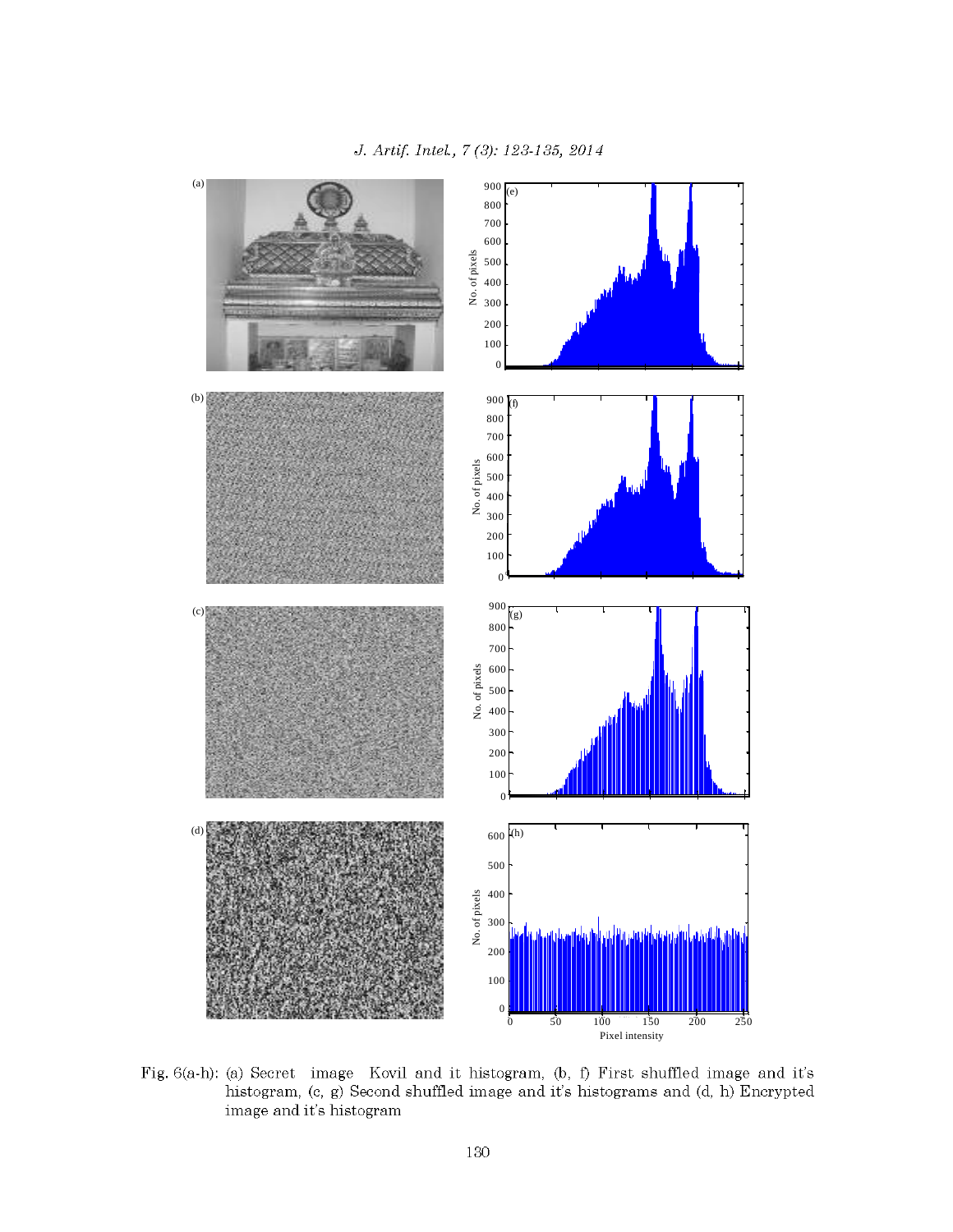correlation values are tabulated. A perfect encryption routine should give these values very far from 1 i.e., it should be as less as possible. Therefore, values of almost 0 are obtained which indicates there is absolutely no correlation between the pixels in all three patterns. So, this proposal possesses superior correlating properties which are very essential. The correlation coefficient is calculated by following equations:

$$
r_{x,y} = \frac{\text{cov}(x, y)}{\sqrt{R(x)}\sqrt{R(y)}}\tag{1}
$$

$$
cov(x, y) = \sum_{i=1}^{N} (x_i - \frac{1}{N} \sum_{j=1}^{N} x_j)(y_i - \frac{1}{N} \sum_{j=1}^{N} y_j)
$$
 (2)

$$
R(x) = \frac{1}{N} \sum_{i=1}^{N} (x_i - \frac{1}{N} \sum_{j=1}^{N} x_j)^2
$$
 (3)

$$
R(y) = \frac{1}{N} \sum_{i=1}^{N} (y_i - \frac{1}{N} \sum_{j=1}^{N} y_j)^2
$$
 (4)

Security is the major concern and is measured by means of differential attack. A small change in pixel value can give deviated results which cannot be termed as a good encryption. This test is characterized by NPCR and UACI. Exposing all the images to this run, approximately 99% of first one and 33% of second parameter is observed which takes the pride of beneficial routine. As a result shown in Table 1, one is unable to study even the minute similarities existing between the images.

Besides these, three image metrics are also examined namely PSNR, BER and MSSIM. If BER of less than 35% is produced, then the routine is believed to be good. This study outperforms the other techniques by producing BER nearly 0.5 approximately for all the images which clears that the error is too small to be considered and thus making this mechanism very beneficial and efficient. The MSSIM gives the similarity test between the original and the resultant; if the value is closer to 1, there rendered high similarity. Since, this study exhibits MSSIM of much below 0.1, it escapes this test and does not even give a hint about this. The PSNR generally qualifies

| Table 1: Experimental results for the proposed method (Amirtharajan et al., 2013a) |  |  |  |
|------------------------------------------------------------------------------------|--|--|--|
|------------------------------------------------------------------------------------|--|--|--|

|                | Secret image |             |             | Encrypted image |             |             |            |             |              |             |             |
|----------------|--------------|-------------|-------------|-----------------|-------------|-------------|------------|-------------|--------------|-------------|-------------|
|                | Vertical     | Horizontal  | Diagonal    | Vertical        | Horizontal  | Diagonal    |            |             |              |             |             |
| Secret image   | correlation  | correlation | correlation | correlation     | correlation | correlation | <b>BER</b> | <b>PSNR</b> | <b>MSSIM</b> | <b>NPCR</b> | <b>UACI</b> |
| Lena           | 0.9683       | 0.9383      | 0.9133      | 0.0262          | $-0.0089$   | $-0.0064$   | 0.5002     | 9.250       | 0.0089       | 99.6292     | 33.4985     |
|                | 0.9699       | 0.9413      | 0.9155      | 0.0160          | $-0.0086$   | 0.0044      | 0.5002     | 9.2391      | 0.0103       | 99.5758     | 33.6274     |
| Baboon         | 0.6351       | 0.7133      | 0.6239      | 0.0542          | $-0.0044$   | 0.0025      | 0.5008     | 9.530       | 0.0079       | 99.5972     | 33 3653     |
|                | 0.6337       | 0.7121      | 0.6230      | 0.0433          | $-0.0087$   | $-0.0022$   | 0.5011     | 9.4977      | 0.0108       | 99.6262     | 33.6629     |
| Mahatma Gandhi | 0.9766       | 0.9752      | 0.9524      | 0.0029          | $-0.0094$   | $-0.0079$   | 0.4999     | 7.810       | 0.0065       | 99.5987     | 33 4 26 4   |
|                | 0.9767       | 0.9753      | 0.9526      | 0.0243          | $-0.0014$   | 0.0016      | 0.5007     | 7.7745      | 0.0091       | 99.6033     | 33.6108     |
| Kovil          | 0.8597       | 0.9139      | 0.8157      | $-0.0098$       | 0.0072      | 0.0048      | 0.5001     | 9.360       | 0.0106       | 99.6399     | 33.6399     |
|                | 0.8566       | 0.9113      | 0.8137      | 0.0247          | $-0.0039$   | $-0.0091$   | 0.4991     | 9.3307      | 0.0078       | 99.6002     | 33 6668     |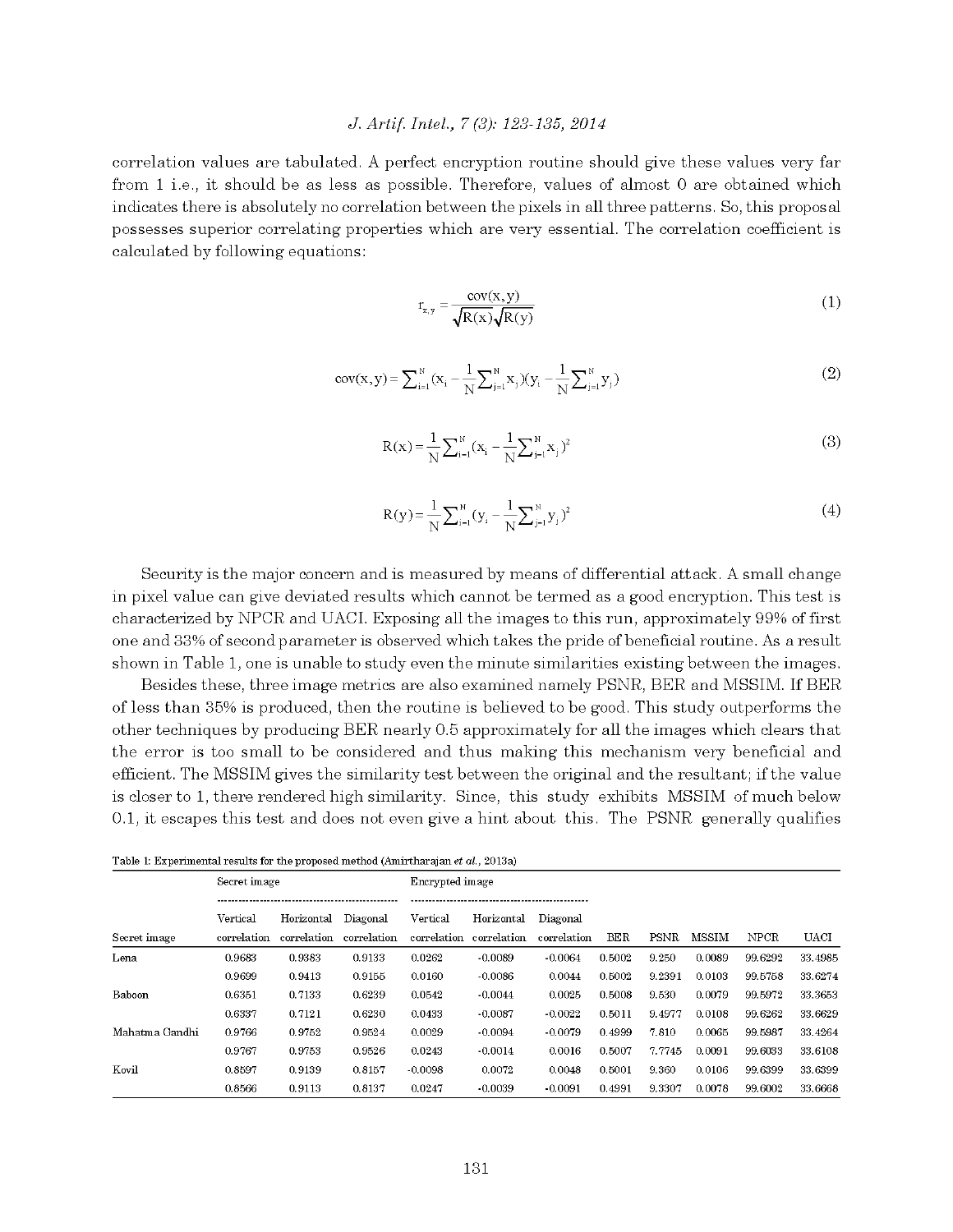imperceptibility in images; since it is a encryption methodology, PSNR of about 9 vindicate that one cannot sense the relation between images and it is totally unpredictable about the surreptitious information.

#### **CONCLUSION**

In the field of information security, growth plays a main concern, growth means change, change starts when we think an innovative concept. In this study, we introduce one in the field of information security under image encryption topic. Image encryption can be defined in such a way that it is the process of encoding secret image with the help of some encryption algorithm in such a way that unauthorized users can't access it. This process, though sounds complicated, is very effective and easy implementation is the added feather to the advantage crown of image encryption with CBC incorporation. Though, the image through data encryption is completely distorted or unclear, the ultimate output i.e., the cipher text can be extra modified with the help of the key in picturing a more aesthetic image for the hacker which, when deeply checked, will not leave a single trace of the randomization that has been introduced to the image. Analytical results show that this proposal brags about its creation having improved security and complexity.

#### **REFERENCES**

- Akhshani, A., A. Akhavan, S.C. Lim and Z. Hassan, 2012. An image encryption scheme based on quantum logistic map. Commun. Nonlinear Sci. Numer. Simul., 17: 4653-4661.
- Amin, M., O.S. Faragallah and A.A. Abd El-Latif, 2010. A chaotic block cipher algorithm for image cryptosystems. Commun. Nonlinear Sci. Numer. Simul., 15: 3484-3497.
- Amirtharajan, R., J. Qin and J.B.B. Rayappan, 2012. Random image steganography and steganalysis: Present status and future directions. Inform. Technol. J., 11: 566-576.
- Amirtharajan, R. and J.B.B. Rayappan, 2012a. Brownian motion of binary and gray-binary and gray bits in image for stego. J. Applied Sci., 12: 428-439.
- Amirtharajan, R. and J.B.B. Rayappan, 2012b. Pixel authorized by pixel to trace with SFC on image to sabotage data mugger: A comparative study on PI stego. Res. J. Inform. Technol., 4: 124-139.
- Amirtharajan, R. and J.B.B. Rayappan, 2013. Steganography-time to time: A review. Res. J. Inform. Technol., 5: 53-66.
- Amirtharajan, R., P. Archana and J.B.B. Rayappan, 2013a. Why image encryption for better steganography. Res. J. Inform. Technol., 5: 341-351.
- Amirtharajan, R., G. Devipriya, V. Thanikaiselvan and J.B.B. Rayappan, 2013b. High capacity triple plane embedding: A colour stego. Res. J. Inform. Technol., 5: 373-382.
- Amirtharajan, R., K. Karthikeyan, M. Malleswaran and J.B.B. Rayappan, 2013c. Kubera kolam: A way for random image steganography. Res. J. Inform. Technol., 5: 304-316.
- Amirtharajan, R., K.M. Ashfaaq, A.K. Infant and J.B.B. Rayappan, 2013d. High performance pixel indicator for colour image steganography. Res. J. Inform. Technol., 5: 277-290.
- Amirtharajan, R., M.V. Abhiram, G. Revathi, J.B. Reddy, V. Thanikaiselvan and J.B.B. Rayappan, 2013e. Rubik's cube: A way for random image steganography. Res. J. Inform. Technol., 5:329-340.
- Amirtharajan, R., P.S. Priya and J.B.B. Rayappan, 2013f. Pixel indicated user indicator: A muxed stego. Res. J. Inform. Technol., 5: 73-86.
- Amirtharajan, R., R. Subrahmanyam, J.N. Teja, K.M. Reddy and J.B.B. Rayappan, 2013g. Pixel indicated triple layer: A way for random image steganography. Res. J. Inform. Technol., 5:87-99.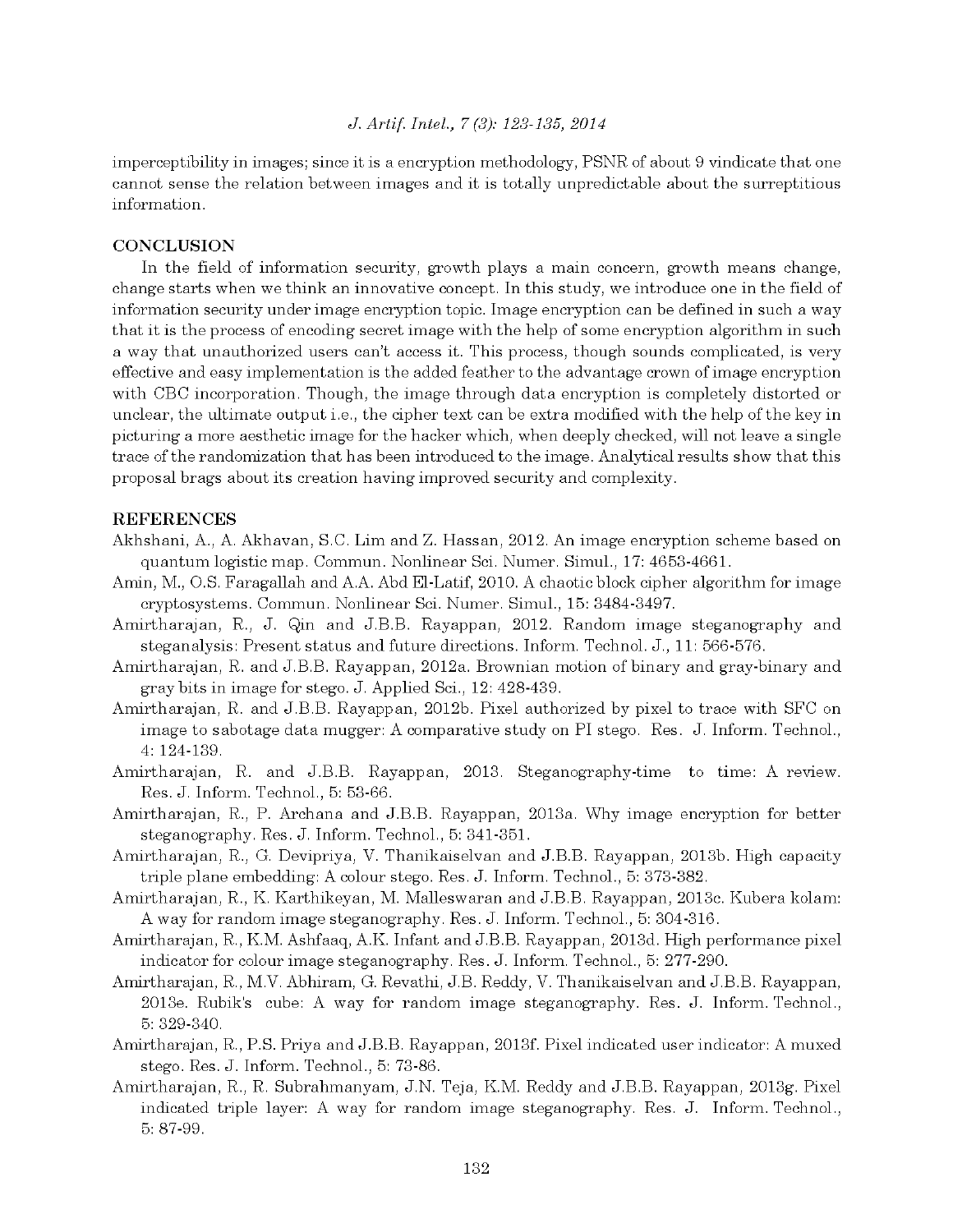- Amirtharajan, R., S. Sulthana and J.B.B. Rayappan, 2013h. Seeing and believing is a threat: A visual cryptography schemes. Res. J. Inform. Technol., 5: 435-441.
- Amirtharajan, R., S.D. Roy, N. Nesakumar, M. Chandrasekar, R. Sridevi and J.B.B. Rayappan, 2013i. Mind game for cover steganography: A refuge. Res. J. Inform. Technol., 5: 137-148.
- Amirtharajan, R., V. Rajesh, P. Archana and J.B.B. Rayappan, 2013j. Pixel indicates, standard deviates: A way for random image steganography. Res. J. Inform. Technol., 5: 383-392.
- Cheddad, A., J. Condell, K. Curran and P. Mc Kevitt, 2010. Digital image steganography: Survey and analysis of current methods. Signal Process., 90: 727-752.
- 2013. Diaconu, A.V. and K. Loukhaoukha, An improved secure image encryption algorithm based on Rubik's cube principle and digital chaotic cipher. Math. Prob. Eng., Vol. 2013 10.1155/2013/848392.
- Huang, F. and G. Zhang, 2013. A new image permutation approach using combinational chaotic maps. Inform. Technol. J., 12: 835-840.
- Janakiraman, S., J. Chakravarthy, B. Radhakrishnan, K. Thenmozhi, J.B.B. Rayappan and R. Amirtharajan, 2014a. Cover as key and key as data: An inborn stego. Inform. Technol. J., 13: 1969-1976.
- Janakiraman, S., K.V.S.K. Kumar, R.R.K. Reddy, A. Srinivasulu, R. Amirtharajan, K. Thenmozhi and J.B.B. Rayappan, 2014b. Humming bird with coloured wings: A feedback security approach. Inform. Technol. J., 13: 2022-2026.
- Luo, H., Z. Zhao and Z.M. Lu, 2011. Joint secret sharing and data hiding for block truncation coding compressed image transmission. Inform. Technol. J., 10: 681-685.
- Praveenkumar, P., R. Amirtharajan, K. Thenmozhi and J.B.B. Rayappan, 2012a. Phase for face saving a multicarrier stego. Proc. Eng., 30: 790-797.
- Praveenkumar, P., R. Amirtharajan, K. Thenmozhi and J.B.B. Rayappan, 2012b. Regulated OFDM-role of ECC and ANN: A review. J. Applied Sci., 12: 301-314.
- Praveenkumar, P., G.S. Hemalatha, B. Reddy, K. Thenmozhi, J.B.B. Rayappan and R. Amirtharajan, 2014a. Secret link through simulink: A stego on OFDM channel. Inform. Technol. J., 13: 1999-2004.
- Praveenkumar, P., K. Thenmozhi, J.B.B. Rayappan and R. Amirtharajan, 2014b. Data puncturing in OFDM channel: A multicarrier stego. Inform. Technol. J., 13: 2037-2041.
- Praveenkumar, P., K. Thenmozhi, J.B.B. Rayappan and R. Amirtharajan, 2014c. Inserted embedding in OFDM channel: A multicarrier stego. Inform. Technol. J., 13: 2017-2021.
- Praveenkumar, P., K. Thenmozhi, J.B.B. Rayappan and R. Amirtharajan, 2014d. Purposeful error on OFDM: A secret channel. Inform. Technol. J., 13: 1985-1991.
- Praveenkumar, P., K. Thenmozhi, J.B.B. Rayappan and R. Amirtharajan, 2014e. Reversible steganography on OFDM channel-a role of RS coding. Inform. Technol. J., 13: 2052-2056.
- Praveenkumar, P., K. Thenmozhi, J.B.B. Rayappan and R. Amirtharajan, 2014f. Spread and hide-a stego transceiver. Inform. Technol. J., 13: 2061-2064.
- Praveenkumar, P., K. Thenmozhi, J.B.B. Rayappan and R. Amirtharajan, 2014g. Stego in multicarrier: A phase hidden communication. Inform. Technol. J., 13: 2011-2016.
- Praveenkumar, P., R. Amirtharajan, K. Thenmozhi and J.B.B. Rayappan, 2014h. Coded crypted converted hiding (C<sup>3</sup>H)-a stego channel. J. Applied Sci., 14: 1786-1797.
- Praveenkumar, P., R. Amirtharajan, K. Thenmozhi and J.B.B. Rayappan, 2014i. Double layer encoded encrypted data on multicarrier channel. J. Applied Sci., 14: 1689-1700.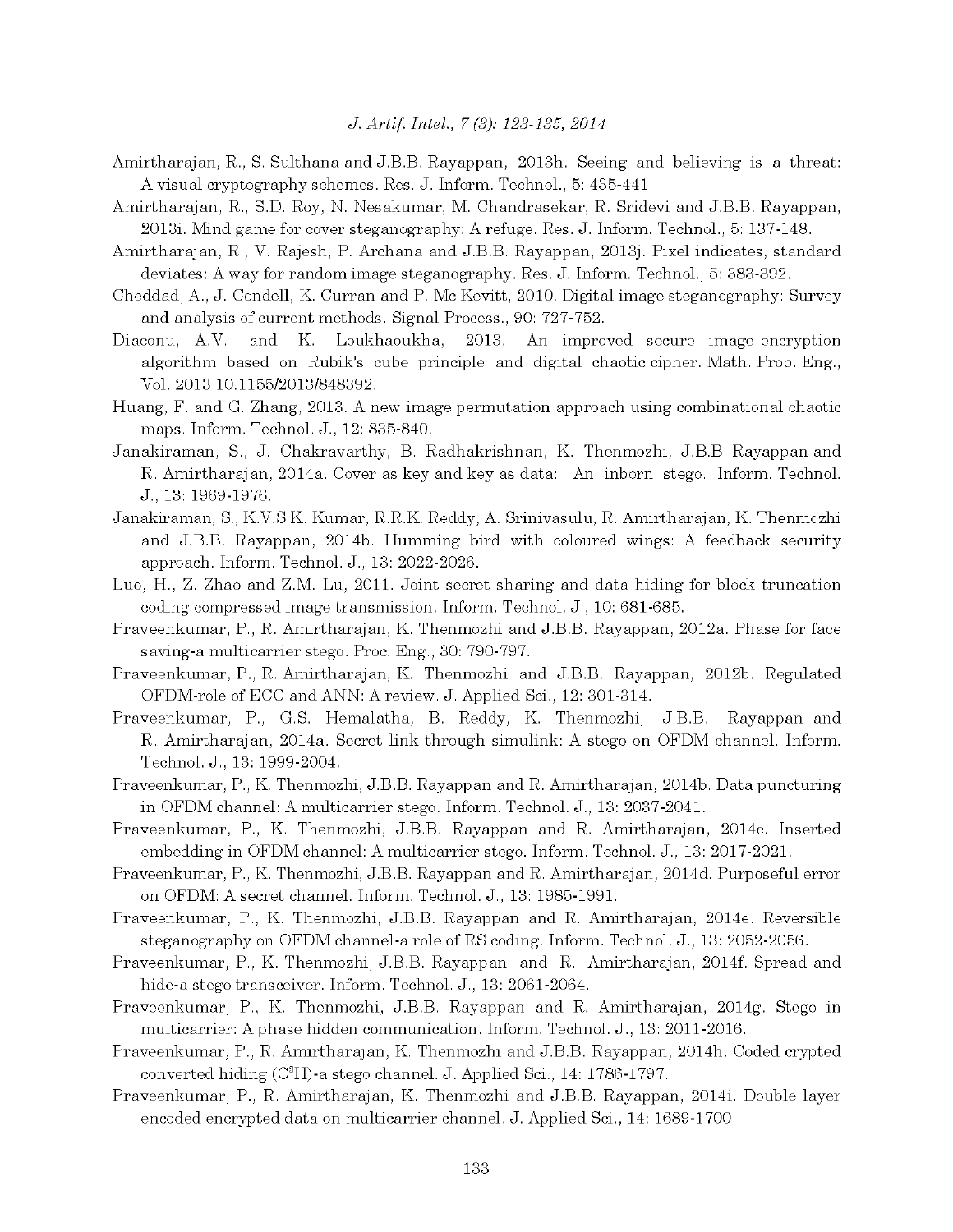- Praveenkumar, P., R. Amirtharajan, K. Thenmozhi and J.B.B. Rayappan, 2014j. Sub carriers carry secret: An absolute stego approach. J. Applied Sci., 14: 1728-1735.
- Praveenkumar, P., R. Amirtharajan, R.S. Janani, K. Thenmozhi and J.B.B. Rayappan, 2014k. Multi (Carrier+Modulator) adaptive system: An antifading stego approach. J. Applied Sci., 14: 1836-1843.
- Praveenkumar, P., R. Deepak, K. Thenmozhi, J.B.B. Rayappan and R. Amirtharajan, 2014l. Reversible steganography on OFDM channel: A role of cyclic codes. Inform. Technol. J., 13: 2047-2051.
- Praveenkumar, P., G. Ashwin, S.P.K. Agarwal, S.N. Bharathi, V.S. Venkatachalam, K. Thenmozhi and R. Amirtharajan, 2014m. Rubik's cube blend with logistic map on RGB: A way for image encryption. Res. J. Inform. Technol., 6: 207-215.
- Rajagopalan, S., H.N. Upadhyay, S. Varadarajan, J.B.B. Rayappan and R. Amirtharajan, 2014a. Gyratory assisted info hide-a nibble differencing for message embedding. Inform. Technol. J., 13: 2005-2010.
- Rajagopalan, S., K. Pravallika, R. Radha, H.N. Upadhyay, J.B.B. Rayappan and R. Amirtharajan, 2014b. Stego on song-an amalgam of VI and FPGA for hardware info hide. Inform. Technol. J., 13: 1992-1998.
- Rajagopalan, S., P.J.S. Prabhakar, M.S. Kumar, N.V.M. Nikhil, H.N. Upadhyay, J.B.B. Rayappan and R. Amirtharajan, 2014c. MSB based embedding with integrity: An adaptive RGB Stego on FPGA platform. Inform. Technol. J., 13: 1945-1952.
- Rajagopalan, S., Y. Ravishankar, H.N. Upadhyay, J.B.B. Rayappan and R. Amirtharajan, 2014d. Modeling combo PR generator for Stego Storage Self Test (SSST). Inform. Technol. J., 13: 1936-1944.
- Rajagopalan, S., H.N. Upadhyay, J.B.B. Rayappan and R. Amirtharajan, 2014e. Dual cellular automata on FPGA: An image encryptors chip. Res. J. Inform. Technol., 6: 223-236.
- Ramalingam, B., R. Amirtharajan and J.B.B. Rayappan, 2014a. LCC-LSB-FPGA stego-A reconfigurable security. J. Applied Sci., 14: 2139-2148.
- Ramalingam, B., R. Amirtharajan and J.B.B. Rayappan, 2014b. Stego on FPGA: An IWT approach. Sci. World J. 10.1155/2014/192512
- Thanikaiselvan, V., P. Arulmozhivarman, J.B.B. Rayappan and R. Amirtharajan, 2012a. Graceful graph for graceful security-towards a STE (G) Raph. Res. J. Inform. Technol., 4: 220-227.
- Thanikaiselvan, V., P. Arulmozhivarman, R. Amirtharajan and J.B.B. Rayappan, 2012b. Horse riding and hiding in image for data guarding. Proc. Eng., 30: 36-44.
- Thanikaiselvan, V., P. Arulmozhivarman, R. Amirtharajan and J.B.B. Rayappan, 2012c. Wavelet Pave the Trio travel for a secret mission: A stego vision. Global Trends Inform. Syst. Software Applic., 270: 212-221.
- Thanikaiselvan, V., K. Santosh, D. Manikanta and R. Amirtharajan, 2013a. A new steganography algorithm against chi square attack. Res. J. Inform. Technol., 5: 363-372.
- Thanikaiselvan, V., P. Arulmozhivarman, S. Subashanthini and R. Amirtharajan, 2013b. A graph theory practice on transformed image: A random image steganography. Sci. World J., Vol. 2013. 10.1155/2013/464107
- Thanikaiselvan, V., S. Subashanthini and R. Amirtharajan, 2014. PVD based steganography on scrambled RGB cover images with pixel indicator. J. Artif. Intell., 7: 54-68.
- Thenmozhi, K., P. Praveenkumar, R. Amirtharajan, V. Prithiviraj, R. Varadarajan and J.B.B. Rayappan, 2012. OFDM+CDMA+Stego=Secure communication: A review. Res. J. Inform. Technol., 4: 31-46.